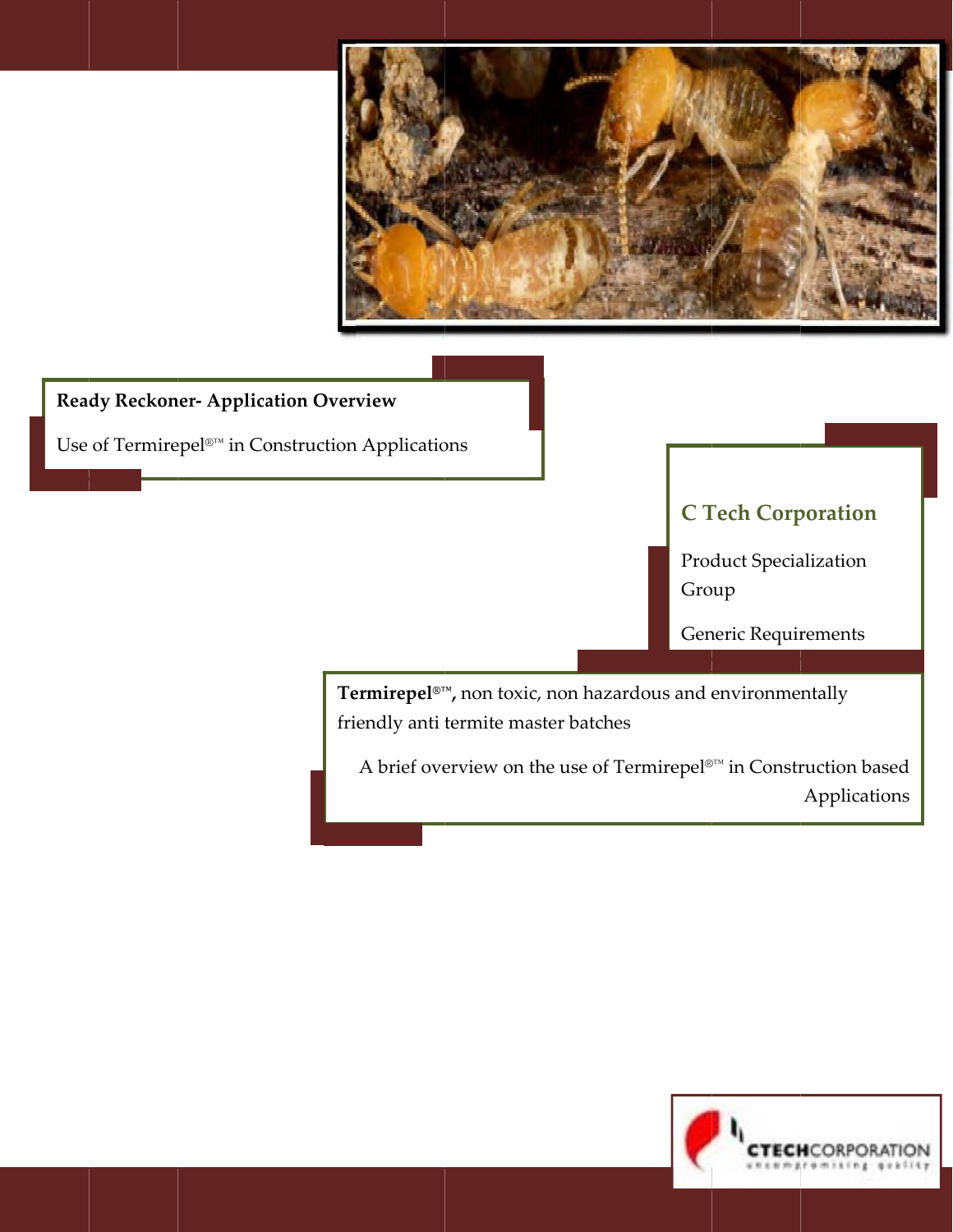#### **TECHNICAL NOTE**

#### TERMIREPEL<sup>®™</sup> FOR CONSTRUCTION APPLICATIONS

Termirepel<sup>®™</sup> is a non- toxic, non- hazardous, environmentally safe additive specially developed for use as a master batch in polymeric applications as well as in coating applications for natural materials like wood.

Termirepel<sup>®™</sup> does not kill but keeps the pests away by making use of the sensory mechanisms. Termirepel<sup>®™</sup> is a product of Green Technology and is applicable for a variety of uses in a multitude of sectors.

It is a broad spectrum aversive repelling more than 600 species of pests including termites, caterpillars, red and black ants, aphids, leafhoppers, beetles, mites, leaf borers and many more.

In the construction sector a number of materials are susceptible to termite damage, the foundation and surrounding soil during the construction phase, wooden and synthetic surfaces of the finished project are all vulnerable to attack.

# ❖ LOSSES DUE TO TERMITE ATTACK IN CONSTRUCTION **PROJECTS**

Unprotected structures and constructions are susceptible to severe attack from termites and other pests. Termites not only attack

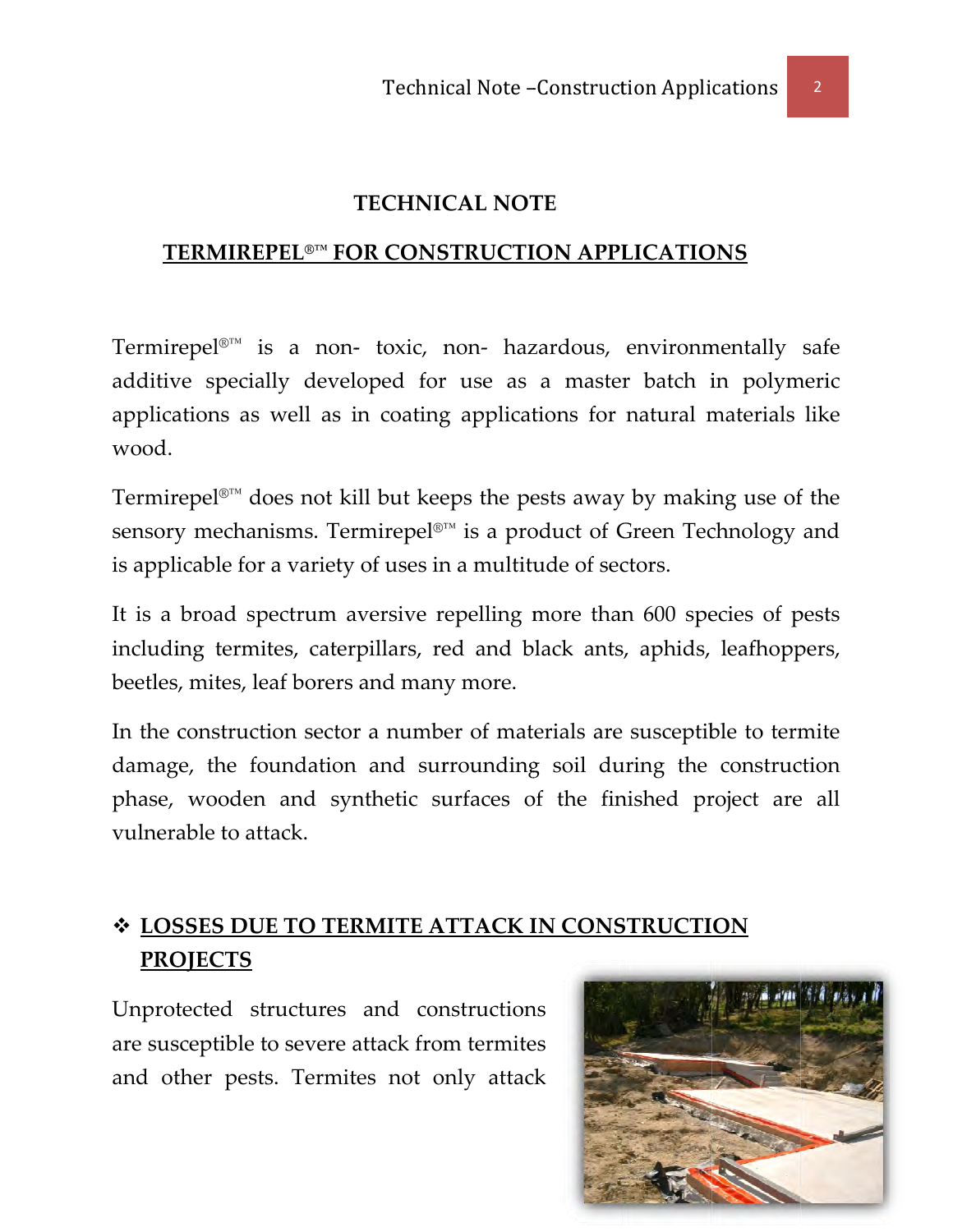

wooden structures but also polymeric and other synthetic materials including base frameworks, furnishings, interiors etc

Termites are usually detected too late after the damage has been done and treating them after an infestation had occurred is difficult and expensive.

Toxic and harmful termiticides that are added to soil can leach into the ground water or volatize leading to dangerous fumes.

Thus the current methods of termite control fall short when dealing with the termite problem in an efficient and safe manner.



# ❖ SALIENT FEATURES

- $\bullet$  Non-toxic
- Non-hazardous
- Environmentally safe
- Acts as an aversive

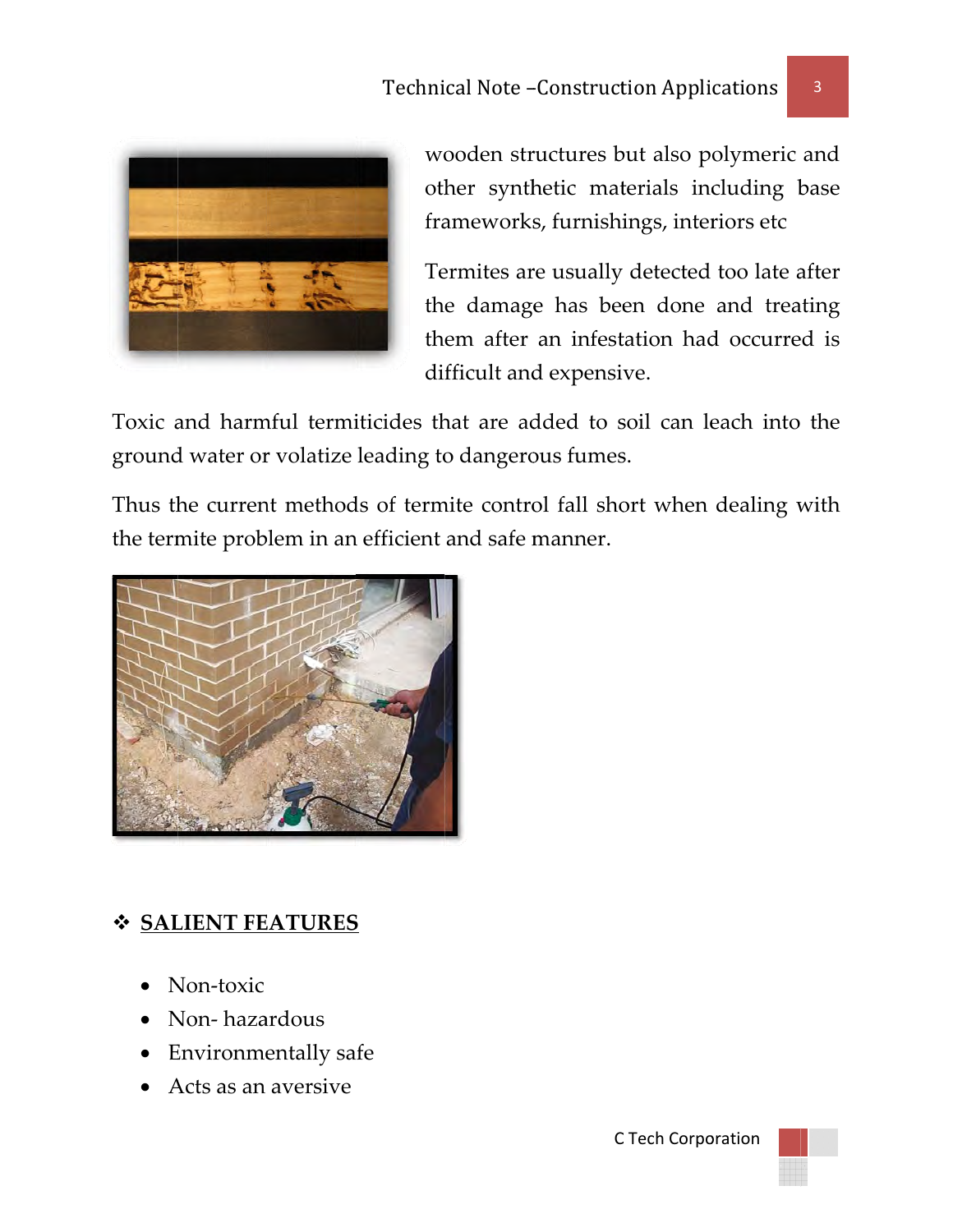- Large life span of 5-40 years
- Thermally stable at temperatures as high as  $1400\text{ °C}$
- Does not leach into Groundwater and soil
- Does not volatize
- No harmful Fumes
- Available as a LDPE and EVA masterbatch
- Can be customized according to customer requirement
- Inert in the polymer matrix
- Does not degrade in soil
- Chemically Stable
- Hazardous polymerization not likely to occur
- Not harmful if accidently inhaled or ingested
- Safe to add in pipes used for drinking water

### **THERMAL STABILITY**

Most of the termiticides and pesticides used volatize at high temperatures releasing harmful fumes. As temperature increases, vapour hazards increase. The vapours from many pesticides increase three to four times for each 10 C increase in temperature.

Termirepel®™ is designed to withstand the high temperature of polymer processing. Termirepel®™ is stable up to 1400 C and hence is safe to use in severe temperature conditions.

Given below is the thermal instability of various insecticides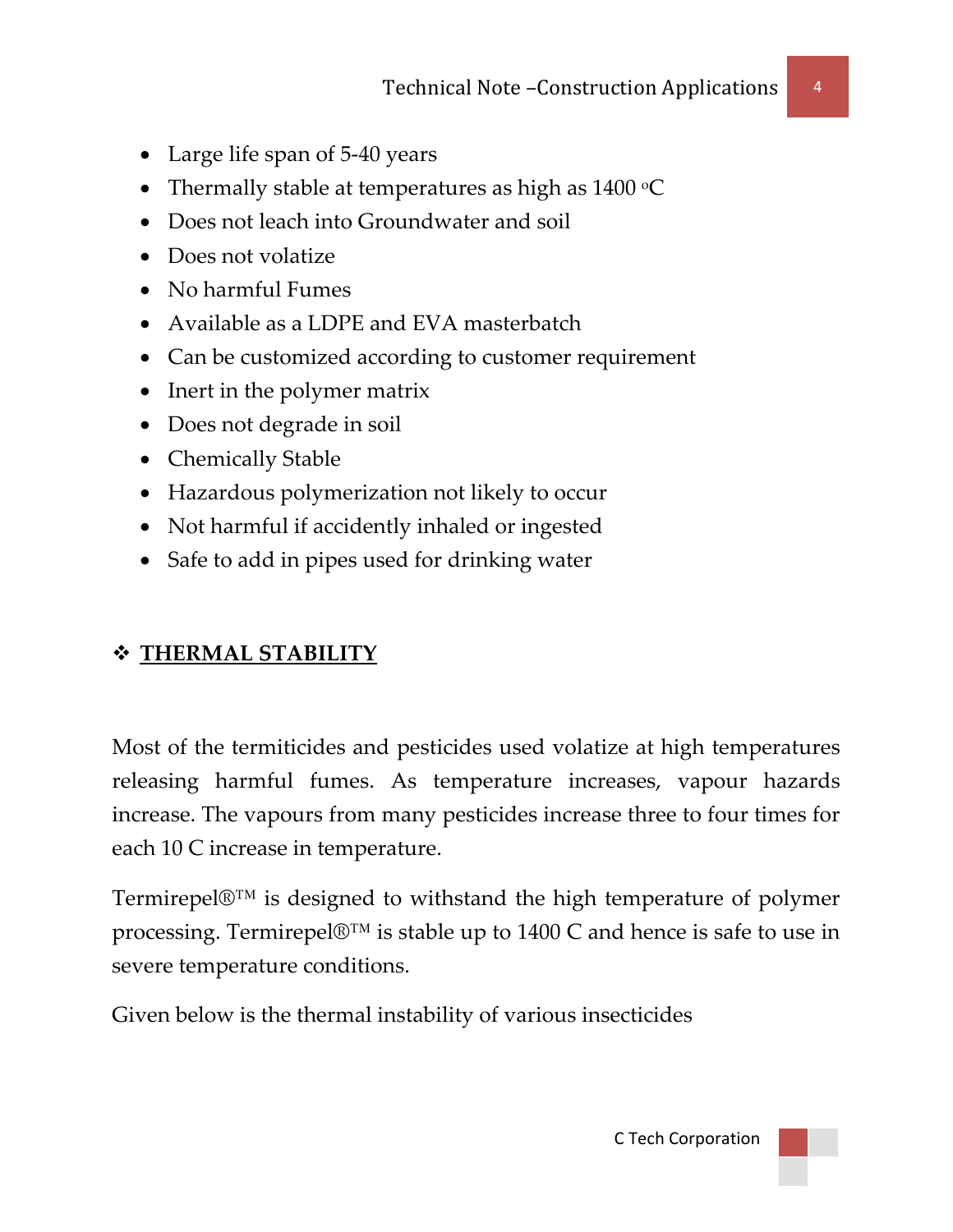

 **Thermal Instability of conventionally used insecticides** 

### **NON‐TOXICITY**

The Lethal Dose and Lethal Concentration are used to determine the toxicity of most chemicals. The testing is mostly done with rodents and mice. The LD50 is a method to measure the toxicity of a material. It is the amount of a chemical substance per 100 grams or per kilogram of the weight of the test animals that would cause the death of half (50%) of the test species.

Lower the LD50 value, higher is the toxicity as lesser quantity of the substance is enough to cause toxic effects. Termirepel®™ has a very high LD50 value thus showing its non toxic nature.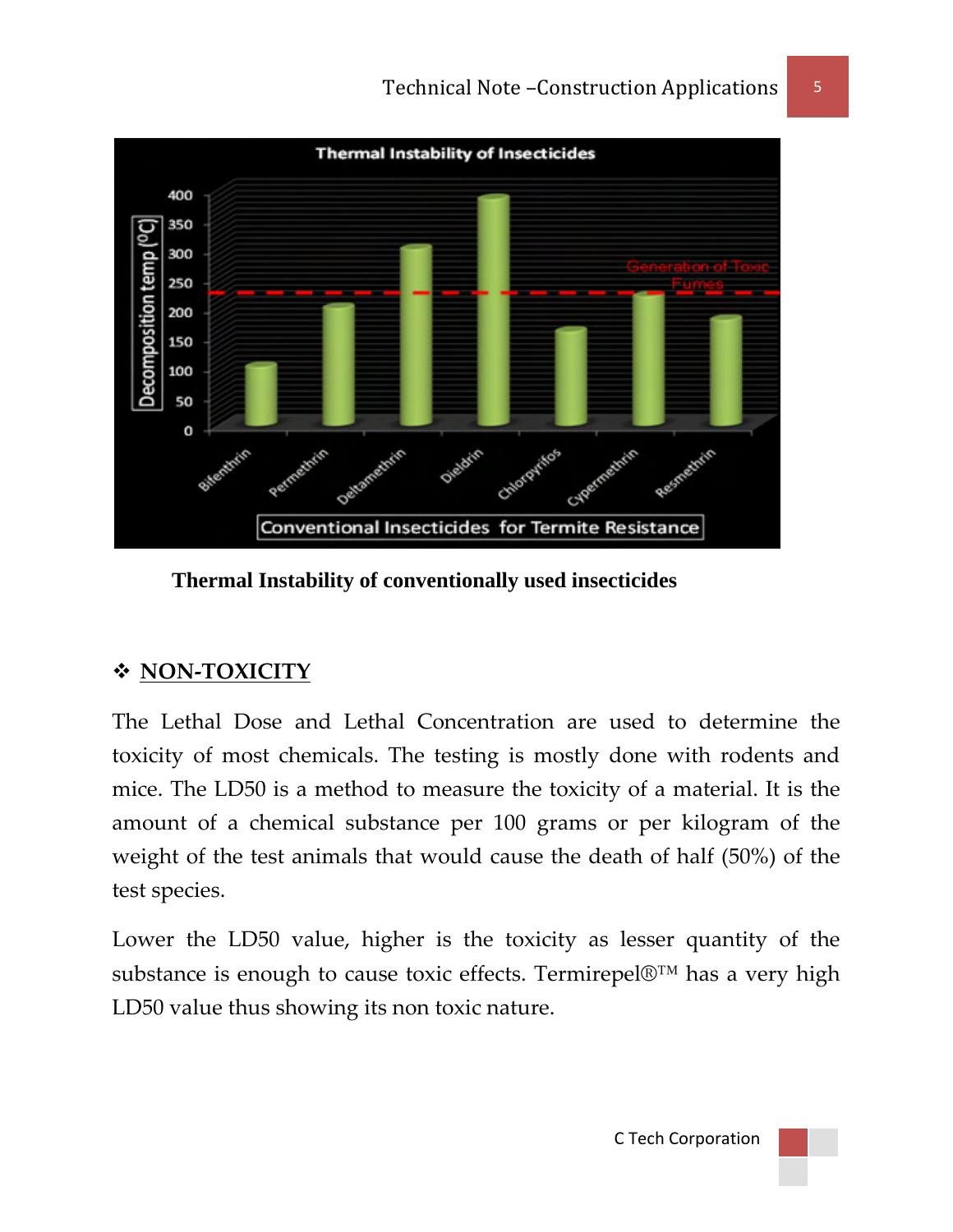

 **Higher the LD50 value, lesser is the toxicity** 

# **CRITICAL PARAMETERS**

| Sr. No.        | Property           | <b>Testing/Effect</b>                                      |
|----------------|--------------------|------------------------------------------------------------|
| 1              | Effectiveness      | Anti-termite testing for evaluating the bioefficacy of     |
|                |                    | the finished sample comprising of Termirepel <sup>®™</sup> |
|                |                    |                                                            |
| $\overline{2}$ | Non toxicity       | Oral LD50 tests for evaluating the toxicity of the         |
|                |                    | masterbatch                                                |
|                |                    |                                                            |
| 3              | Long life span     | Depending on source wood and if creosote treated or        |
|                |                    | not, life spans of different wooden structures will vary   |
|                |                    |                                                            |
| 5              | Vapor barriers and | Not needed as the product does not leach out               |
|                | Waterproof         |                                                            |
|                | membranes          |                                                            |
|                |                    |                                                            |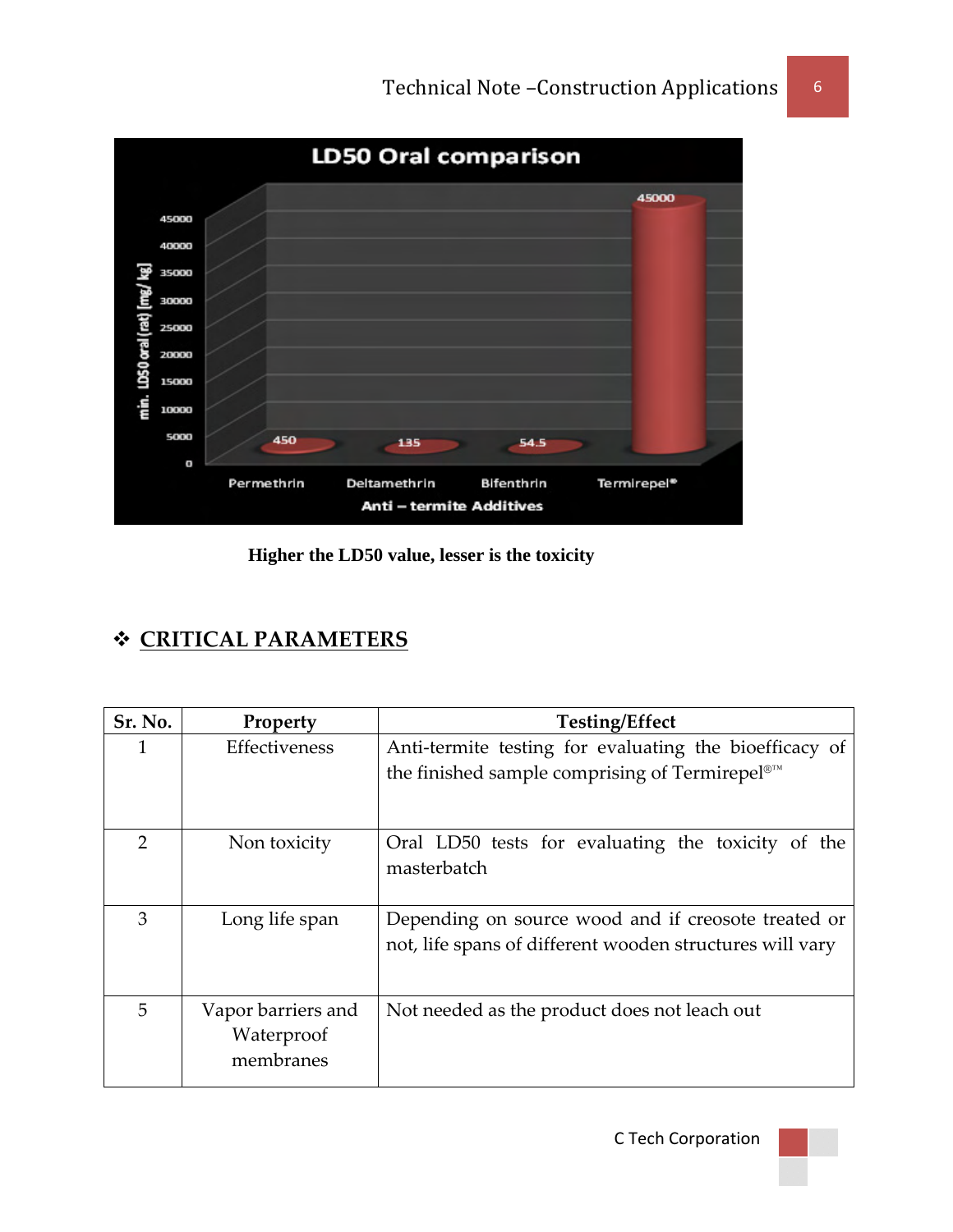| 6 | Soil Parameters        | Evaluation that the treated soil for termite control is<br>safe |
|---|------------------------|-----------------------------------------------------------------|
|   |                        | - The Stake method                                              |
|   |                        | - The Ground board method,                                      |
|   |                        | - The Modified ground board method.                             |
| 7 | <b>Wood Parameters</b> | Modifications of the Stake Method, Ground Board                 |
|   |                        | Method, and Modified Ground Board Method are used               |
|   |                        | for evaluating additive added wood products.                    |
|   |                        |                                                                 |
|   |                        |                                                                 |

### **CONSTRUCTION APPLICATIONS:**

Termirepel can be customized for use in the following ways

### ¾ **Film Applications**

Termirepel $\mathbb{D}^{TM}$  is added in a thick film below the foundation. This acts as a termite barrier It prevents the termites form breaching the barrier and attacking any subsequent construction.

#### ¾ **Surface Applications**

Natural surfaces like wood as well as synthetic surfaces can be protected from damage by addition of a lacquer or solution of Termirepel $\mathbb{D}^{TM}$  in suitable solvent as a coating.

Wooden structures and surfaces can either be painted with the lacquer of Termirepel®™ or dipped into a solution of Termirepel®™, rendering it termite proof. Different grades of Termirepel®™ can be used depending on the end application.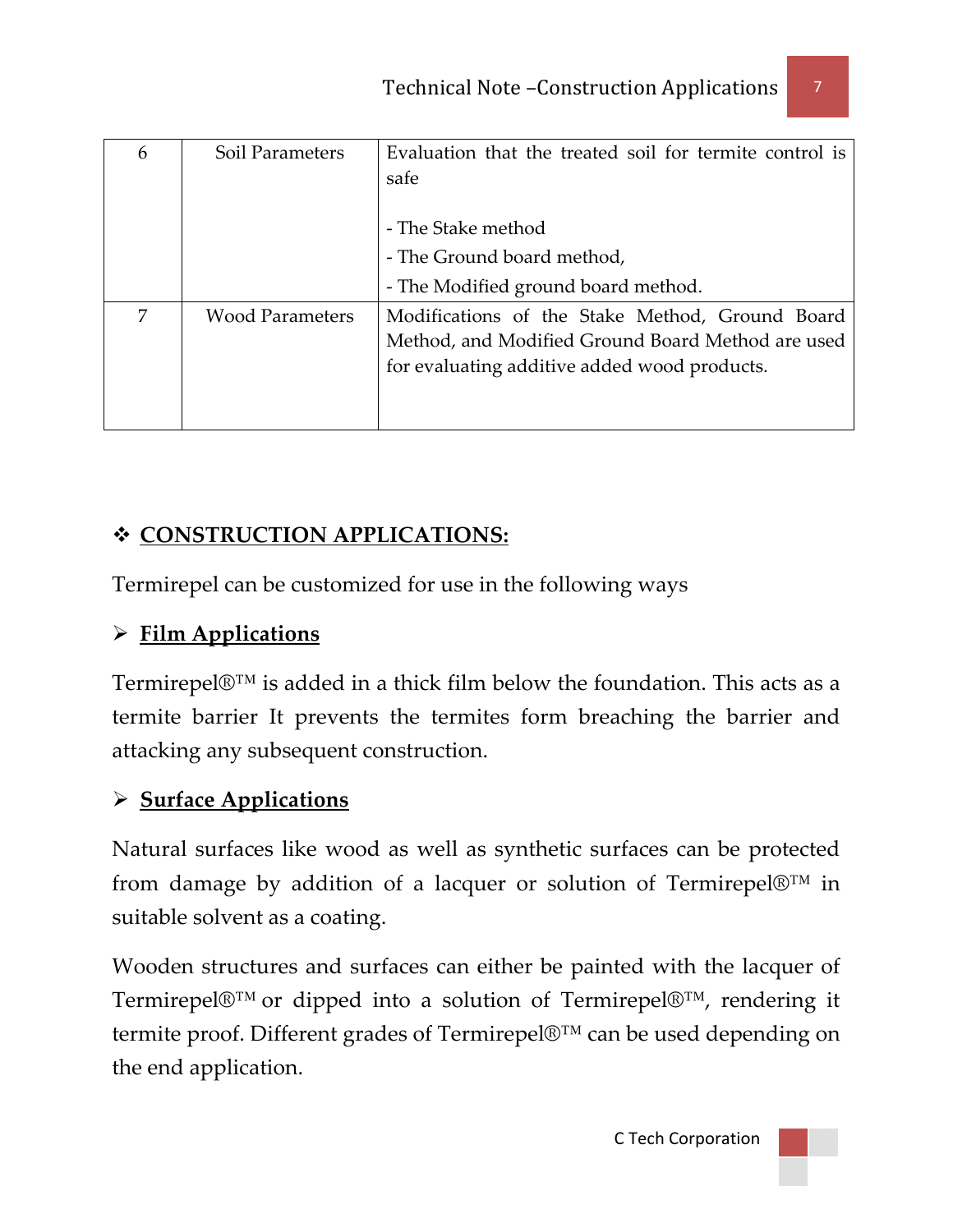# ¾ **Soil Applications**

A Termirepel®™ solution in water can be used to deter aggressive termite species and protect the site of the construction project at the outset. The solution of Termirepel $\mathbb{D}^{TM}$  can be sprayed on the soil to repel the termites and other insects

#### ¾ **Factors Affecting Soil Application**

The soil type and its moisture content affect the penetration.. A soil fill accepts treatment best when it is damp, but not excessively wet or dry. If the soil is excessively wet, there is a chance of runoff, and the chemical will not penetrate the soil. In frozen or excessively dry soil, the products used are repelled and puddling occurs, resulting in poor penetration and distribution.

# **SAFETY AND VERSATILITY**

.

- Termirepel®™ is thermally stable and does not degrade on exposure to heat and light. It is soil stable and does not leach out to pollute the soil or air.
- It is completely inert in the polymer matrix apart from performing its main function of acting as an aversive.
- It is compatible with a number of polymeric bases depending on the end application
- Termirepel®™ is RoHS and REACH compliant and FIFRA exempted.